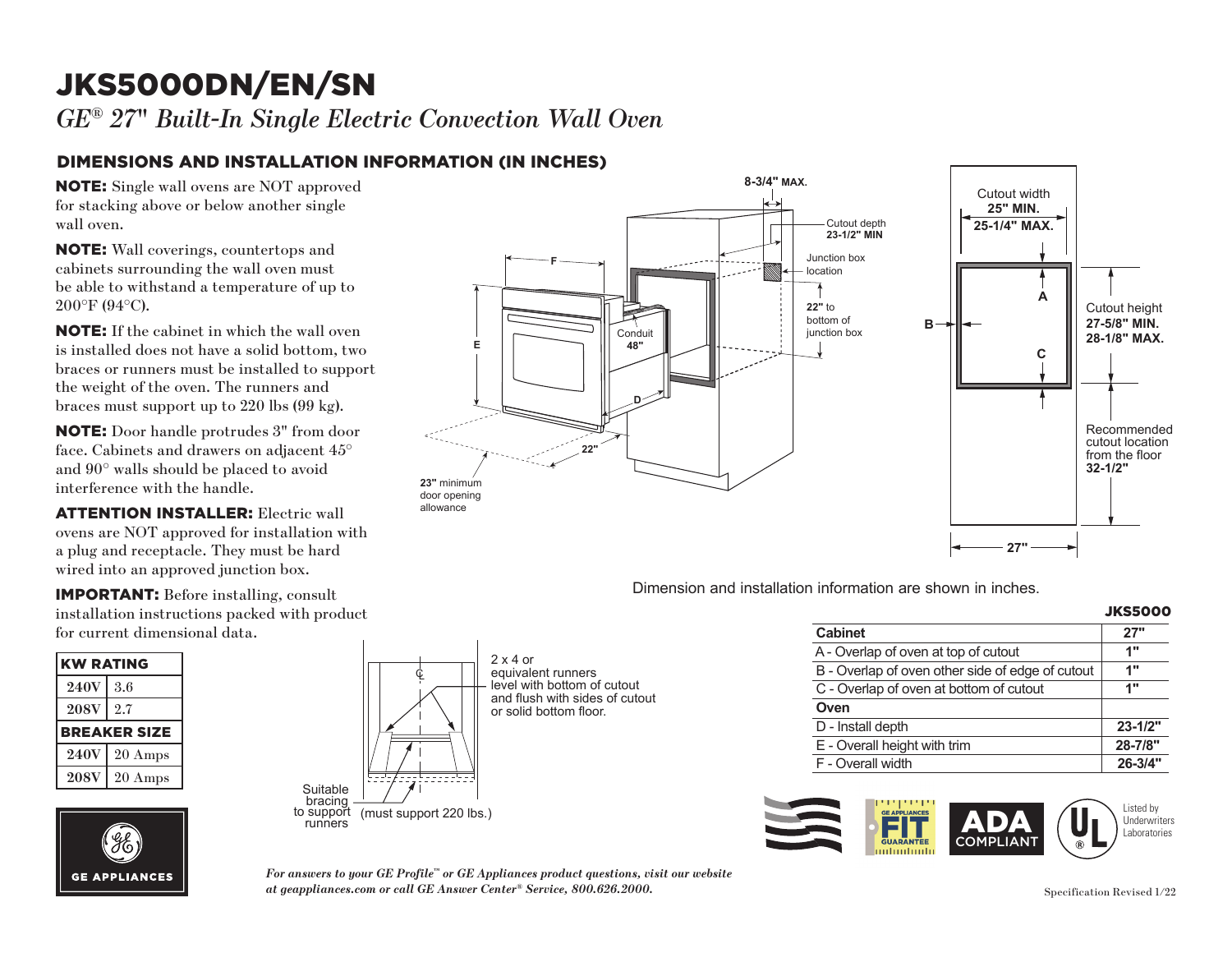## JKS5000DN/EN/SN

*GE® 27*" *Built-In Single Electric Convection Wall Oven* 

## DIMENSIONS AND INSTALLATION INFORMATION (IN INCHES)

**NOTE:** 27" Single electric wall ovens are approved for installation below a countertop, and below certain gas and electric cooktops. Refer to the Approved Combinations Matrix available at geappliances.com for specific information.

NOTE: 27" Single electric wall ovens are approved for installation above 27" warming drawers. **Top and/or Side Fillers** 

**ATTENTION INSTALLER:** Electric wall **CONSIDER AND IS CONSIDERED** MALE OVERSIDE MELTIC OPEN DISPONSIBLE ON A SURFACE AND NOTE AT A SURFACE SURFACE AND NOTE AT A SURFACE AND NOTE AT A SURFACE AND NOTE AT A SURFACE AND NOTE AT A SURFACE AND NOTE AT A SURFACE AN a plug and receptacle. They must be hard wired into an approved junction box.

IMPORTANT: Before installing, consult installation instructions packed with ALL products for current dimensional and combination data.



**Note:**  $\frac{1}{2}$  contribution. **NOTE:** One cooktop may be centered over either oven in the side-by-side installation.

# **GE APPLIANCES**

For answers to your GE Profile™ or GE Appliances product questions, visit our website<br>at geappliances com or call GE Apswer Center® Service–800 696 9000 *at geappliances.com or call GE Answer Center® Service, 800.626.2000.* Specification Revised 1/22

#### UNDERCOUNTER INSTALLATION



#### INSTALLATION BELOW A COOKTOP Cooktop

Maintain a minimum  $\uparrow$ distance of 31 1/4" from the top surface  $\frac{31.1}{4}$  mi platform to ensure that the cooktop and of the countertop to **IMPORTANT:**  the wall oven wall oven do not interfere with each other (see picture).